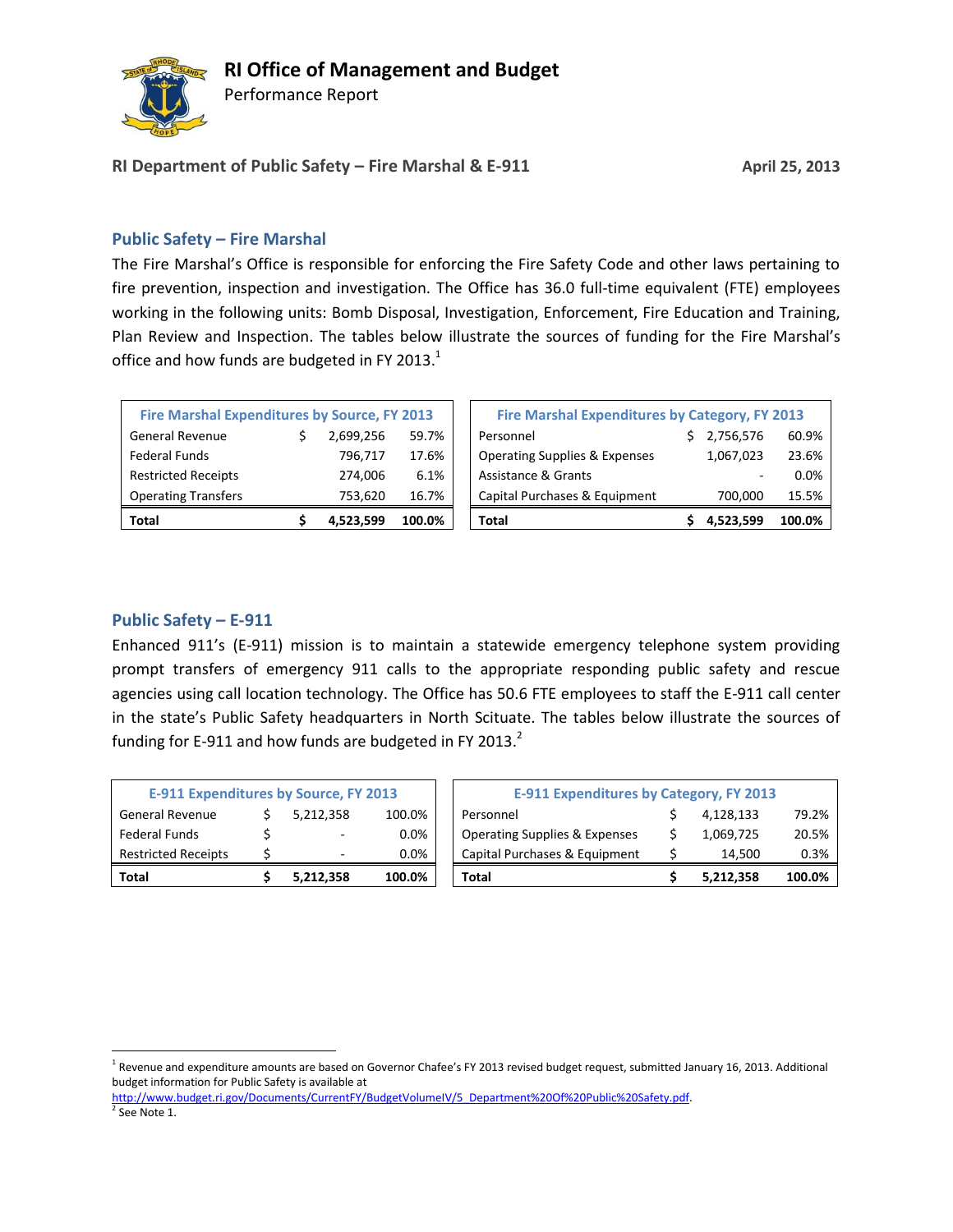## FIRE SAFETY INSPECTIONS

Under state Law, the Division of the State Fire Marshal performs fire safety inspections for all health care facilities in the state, including hospitals, nursing homes, assisted living facilities, as well as for all state-licensed facilities including group homes, day cares and detention facilities.

Figure A: Number of Fire Safety Inspections Conducted



**Key Points:**

- The Division is responsible for inspecting buildings at the Quonset Development  $\bullet$ Corporation, state offices and other building categories. It also assists some municipalities with inspections as necessary.
- $\bullet$ Fire safety inspections reduce the risk of death, injury and property damage. The Office of Management and Budget (OMB) is working with the Fire Marshal to quantify the required workload and ensure high-priority facilities are inspected in a timely fashion.

### FIRE MARSHAL PLAN REVIEW

The Plan Review Division of the Fire Marshal's Office is responsible for reviewing the plans of all state-owned and licensed facilities. Reviews ensure buildings are designed in compliance with established fire safety codes and help to avoid costly changes after the building is constructed.



#### Figure B: Average Plan Review Processing Time (Days)

### **Key Points:**

OMB began tracking this data in September 2012. Objective development and analysis  $\bullet$ are ongoing. Because this is a newly developed measure, data from the small sample graphed above may not be representative of ongoing performance expectations.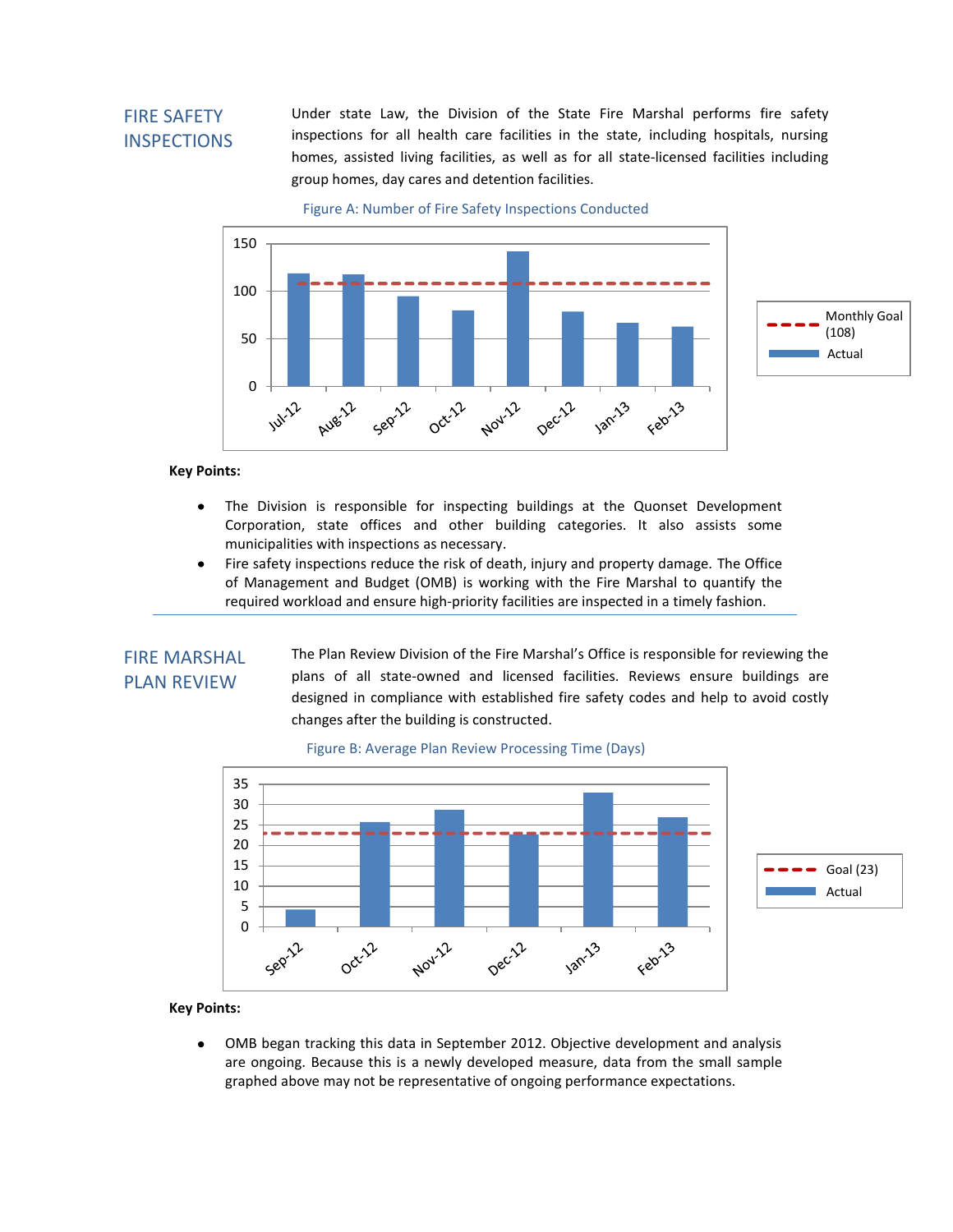# E-911 CALLS RECEIVED

Rhode Island's Enhanced 911 (E-911) Emergency Telephone System provides 24 hour, statewide emergency public safety communications service. High technical and operational standards designed to reduce total response time guide the system's processing of both landline and wireless 911 calls.





**Key Points:**

- The E-911 system allows Emergency Telecommunicators to view a landline caller's  $\bullet$ address and telephone number. The information is verified by the Telecommunicator, and the call is forwarded to the appropriate public safety dispatch center. Location information is not yet available for wireless calls.
- The sharp increase seen in February 2013 is attributable to Winter Storm Nemo.

## E-911 QUEUED **CALLS**

E-911 measures the number of calls, landline and cellular, put into queue (on hold). The annual trend of increased volume in both emergency wired and wireless calls has continued to lengthen the time it takes to process 911 emergency calls.





### **Key Points:**

- This report helps E-911 and the Department of Public Safety establish staffing levels and  $\bullet$ develop agency guidelines to minimize the number of calls going into queue.
- The sharp increase seen in February 2013 is attributable to Winter Storm Nemo.  $\bullet$